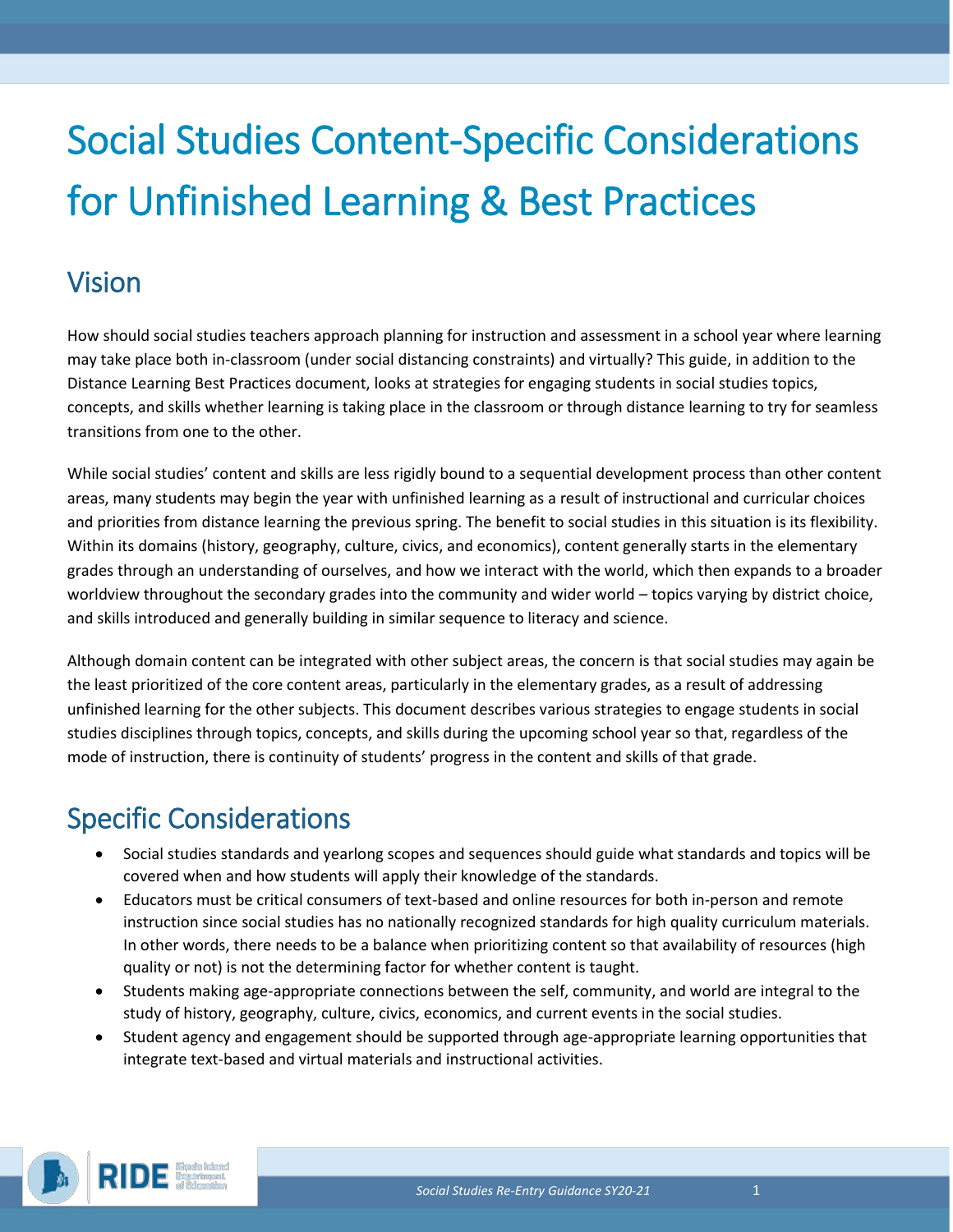### Best Practices

- 1. Collaborate to ensure social studies has sufficient/equitable time provided regardless of classroom, hybrid, or distance learning methods.
	- The risk of condensing core content into literacy and math is the loss of discipline specific skills and knowledge that are not a direct focus through literacy and math instruction.
	- Avoid the urge to address deep and broad content in a shorter period of instructional time.
	- Discuss with educators the content to prioritize for this year. Take into consideration unfinished content from the prior year if it was prerequisite to this year's necessary knowledge and skills.
	- Grade spans may approach this by:
		- o K-5: Deliberate integration of social studies with other content areas when lesson or unit planning, particularly through project-based learning.
		- $\circ$  6-12: Deliberate partnership with teachers from other content areas when lesson or unit planning (e.g., common tasks, project-based learning) to support students' ability to learn and apply knowledge and skills across content areas.
- 2. Prioritize age-appropriate development of historical thinking skills, civic dispositions, and student agency.
	- Focus on key themes or essential questions (both current and throughout history) to tap into students' curiosity and support making connections.
	- Increase student agency in learning (e.g., 'acting like a historian', media literacy skills, synthesizing learning to solve real-world scenarios) in age-appropriate ways.
	- Grade spans may approach this by:
		- $\circ$  K-5: Exploring how and why people in different places built and/or changed their communities (e.g., geography for transportation and materials, civics for rules and customs and getting along, history for comparing different ways to get to the 'same' goal, economics for interactions and trade between things people valued).
		- $\circ$  6-12: Students choose a topic from a particular era, event, or decision, and find information from a list of reputable and current sources in order to answer a set of essential questions. Alternatively, students choose an issue in their community, research its origins and other actions taken to address it, and then create and follow their own plan to resolve it.
- 3. Plan an approach that utilizes instructional strategies centered in engagement with (rather than dissemination of) information, and which can seamlessly transition from classroom to remote learning.
	- Social studies content and skills are reinforced by instructional strategies utilizing hands-on engagement (e.g., project-based learning, group work, community engagement, field trips, classroom guests) – which may be more difficult in distance learning or during times of transition.
	- Build students' content knowledge through engagement with primary or secondary sources that cover multiple perspectives on the same era, topic, event, or issue.
	- Grade spans may approach this by:
		- $\circ$  K-2: Reading and discussing books as a class that share stories about children from different perspectives and cultures; students make connections between events or characters in that book and other books read, as well as connections to themselves.
		- $\circ$  3-5: Discussing historical scenarios with students and having students consider the context, problem, and create their own solutions to resolve it – regardless how feasible their answers actually are, the point is to problem solve – then share what happened and explore the reasons

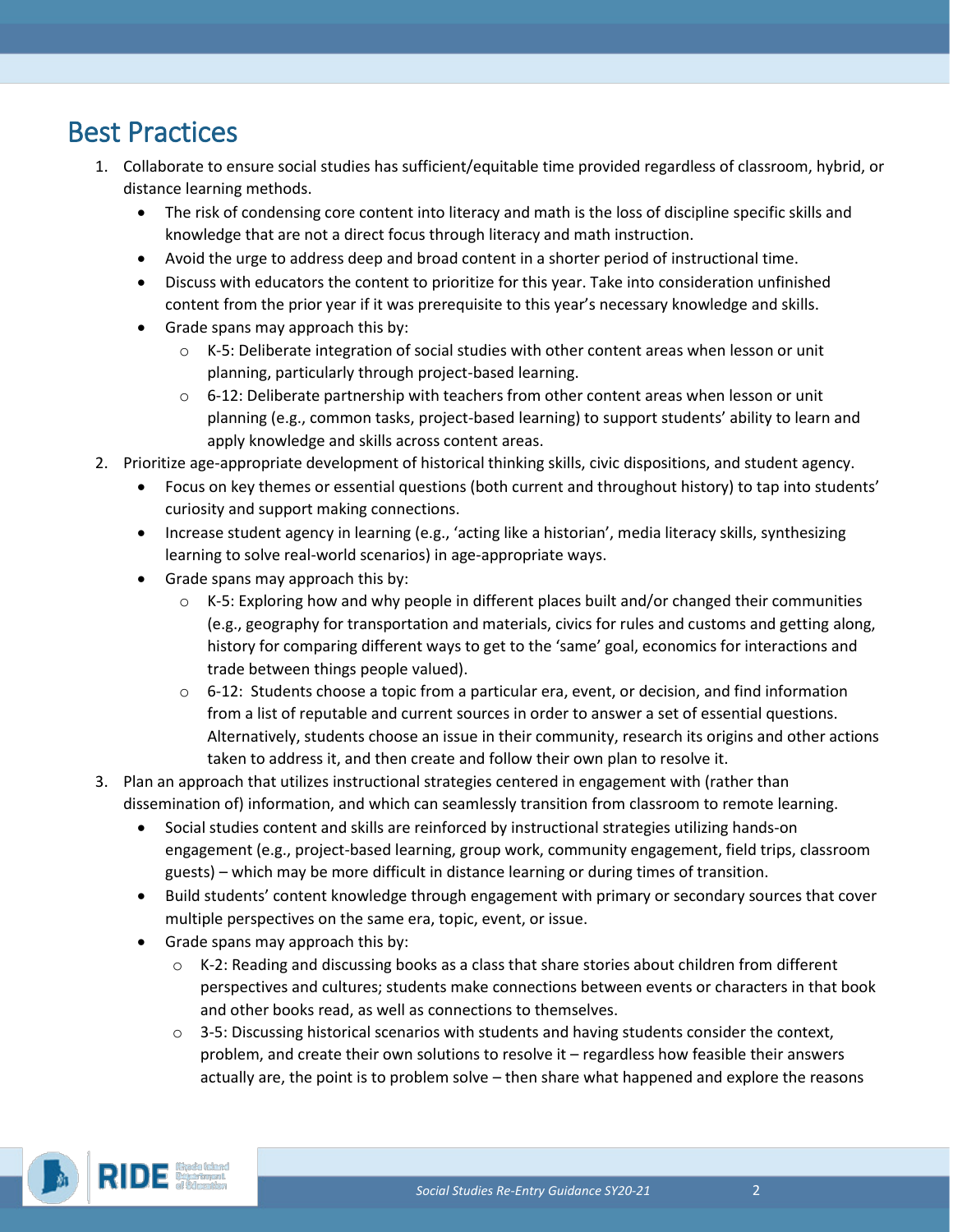behind that outcome or decision. Alternatively, students choose a person from a diverse list in a particular time period or with a particular theme and present "as" that person.

- $\circ$  6-12: Engaging students in making connections from learning to life by thoughtfully using the current context in age-appropriate ways (need for thoughtful curation of materials from the media to prevent the pandemic from being overwhelming to students), or researching past worldimpacting events (or eras) and different historical experiences or responses: what are current/past experiences like, how do/did events and decisions affect individuals and groups, how are/were those decisions made and enforced, and how do/did people balance rights and responsibilities.
- 4. Review current materials when planning in order to reflect on how engaging the materials are for students, how easily materials can be adapted for virtual use, and how sensitive the contents are to students' social emotional learning needs during this time/context.
	- Finding and using materials that engage students is critical to ensuring learning continues regardless of location of instruction. Since approximately half of all social studies educators supplement or replace district-provided textbook materials with materials they find themselves, careful attention needs to be paid to the sources.
	- Social studies materials vary widely, and some may not be easily adaptable for use when transitioning to distance learning, so before introducing that content in the classroom, map as many resources as possible to age-appropriate virtual or online sources (e.g., interactive apps, modules, museum exhibits, virtual field trips, videoconferencing guests) and plan how to scaffold appropriately for vocabulary or other considerations.
	- In addition to being culturally responsive, materials chosen may need to be reviewed with a lens toward students' social emotional learning needs and their experiences and hardships faced since the pandemic began – in particular for current events, given the media's focus on emotionally draining topics. This also provokes the need to target critical literacy skills in a cultural time period where media are influenced by ideological positions.
	- Grade spans may approach this by:
		- $\circ$  K-5: Interactive lessons with physical or online manipulatives (e.g., learning about money, puzzles for geography, trivia with a purpose).
		- o 6-8: By topic, source from online museum or historical site exhibits for information as well as interactive tasks or videos, or even virtual guests.
		- $\circ$  9-12: Curate a list of non-profit websites that focus on a particular historical topic, event, era, or person (e.g., legislative commissions, humanities grant-funded projects) as both source material and as models for projects in the types of questions asked and answered, and in the presentation of information.
- 5. Make available and train teachers in online tools that can be used in-person or remotely, and that support teachers' effective instructional strategies for teaching social studies content.
	- Be particularly mindful in keeping resources or materials from driving instruction or choices of content coverage. Avoid sole utilization of asynchronous assignments or reliance upon third-party apps or videos to "teach" students. Social studies content requires contextualization and educator- and student-to-student engagement (especially at younger grades). Scaffolding may be necessary for resources that include unfamiliar vocabulary (particularly for differently-abled students or multilingual learners) or reference topics not part of students' prior knowledge.